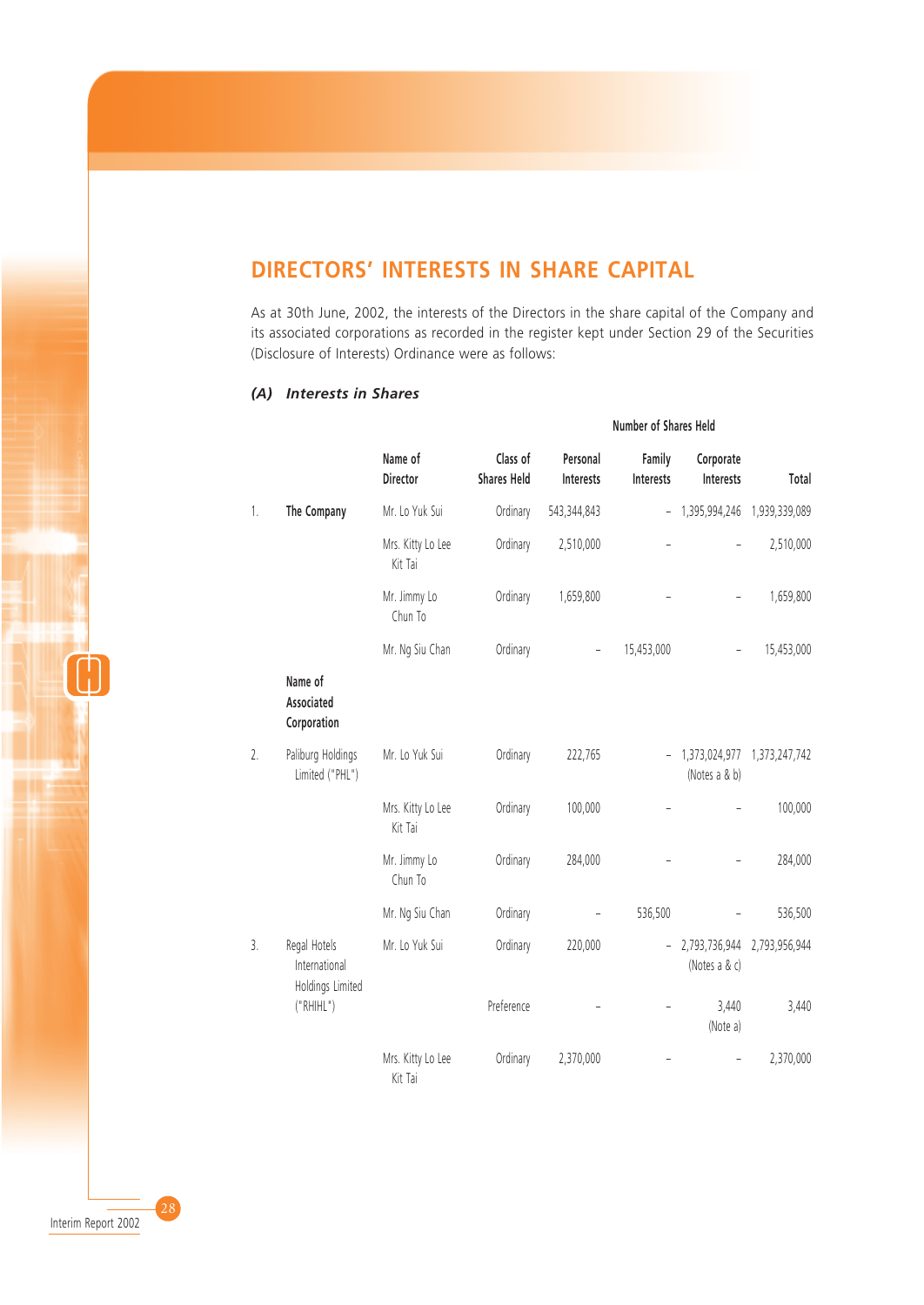|     | Name of                                            |                     |                                |                          |                          |                        |           |
|-----|----------------------------------------------------|---------------------|--------------------------------|--------------------------|--------------------------|------------------------|-----------|
|     | Associated<br>Corporation                          | Name of<br>Director | Class of<br><b>Shares Held</b> | Personal<br>Interests    | Family<br>Interests      | Corporate<br>Interests | Total     |
| 4.  | 8D International<br>(BVI) Limited<br>$("8D-BVI")$  | Mr. Lo Yuk Sui      | Ordinary                       |                          |                          | 1,000<br>(Note d)      | 1,000     |
| 5.  | 8D Matrix Limited<br>("8D Matrix")                 | Mr. Lo Yuk Sui      | Ordinary                       |                          |                          | 2,000,000<br>(Note e)  | 2,000,000 |
| 6.  | 8D International<br>Limited ("8D")                 | Mr. Lo Yuk Sui      | Ordinary                       |                          | $\overline{a}$           | 10,000<br>(Note f)     | 10,000    |
| 7.  | Argosy Capital<br>Corporation                      | Mr. Lo Yuk Sui      | Ordinary                       | $\overline{\phantom{0}}$ | $\overline{\phantom{a}}$ | 1,130,349<br>(Note a)  | 1,130,349 |
| 8.  | Century Win<br>Investment<br>Limited               | Mr. Lo Yuk Sui      | Ordinary                       |                          |                          | 9,000<br>(Note a)      | 9,000     |
| 9.  | Cheerjoy<br>Development<br>Limited<br>("Cheerjoy") | Mr. Lo Yuk Sui      | Ordinary                       |                          |                          | (Note g)               | (Note g)  |
| 10. | Chest Gain<br>Development<br>Limited               | Mr. Lo Yuk Sui      | Ordinary                       |                          |                          | 7,000<br>(Note a)      | 7,000     |
| 11. | Chinatrend<br>(Holdings)<br>Limited                | Mr. Lo Yuk Sui      | Ordinary                       |                          |                          | 7,500<br>(Note a)      | 7,500     |
| 12. | Chinatrend<br>(Nankai)<br>Limited                  | Mr. Lo Yuk Sui      | Ordinary                       |                          |                          | 85<br>(Note a)         | 85        |
| 13. | Hanoi President<br>Hotel<br>Company<br>Limited     | Mr. Lo Yuk Sui      | Ordinary                       |                          |                          | 75<br>(Note a)         | 75        |
| 14. | Rapid Growth<br>Holdings<br>Limited                | Mr. Lo Yuk Sui      | Ordinary                       |                          |                          | 25,000<br>(Note a)     | 25,000    |

### **Number of Shares Held**

H

 $\overline{2}$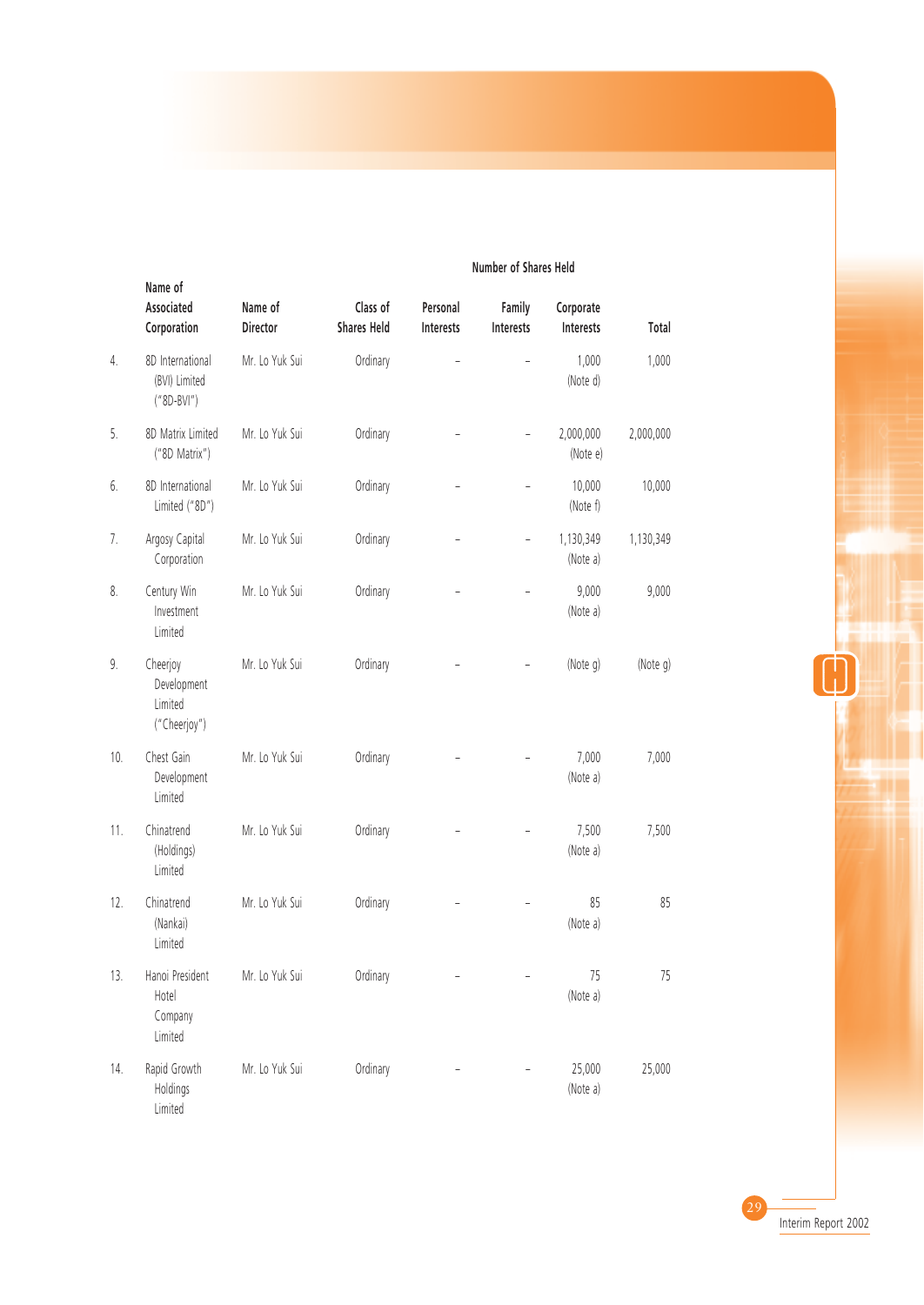|     | Name of<br>Associated<br>Corporation  | Name of<br><b>Director</b> | Class of<br><b>Shares Held</b> | Personal<br>Interests | Family<br>Interests | Corporate<br>Interests | Total |
|-----|---------------------------------------|----------------------------|--------------------------------|-----------------------|---------------------|------------------------|-------|
| 15. | Talent Faith<br>Investments Ltd.      | Mr. Lo Yuk Sui             | Ordinary                       |                       |                     | 50<br>(Note a)         | 50    |
| 16. | Villawood<br>Developments<br>Limited  | Mr. Lo Yuk Sui             | Ordinary                       |                       |                     | 65<br>(Note a)         | 65    |
| 17. | Wealth Link<br>Investments<br>Limited | Mr. Lo Yuk Sui             | Ordinary                       |                       |                     | (Note a)               |       |

### **Number of Shares Held**

#### **Notes:**

- (a) The shares were held through companies controlled by the Company, of which Mr. Lo Yuk Sui is the Chairman and controlling shareholder.
- (b) Including the retained balance, i.e. 6,444,444 shares, (the "Retained Shares") of the consideration shares agreed to be sold at HK\$4.50 per share for the acquisition of the remaining 51% shareholding interest in The New China Hong Kong Financial Services Limited (now known as Century City Financial Services Limited) by a wholly-owned subsidiary company of the Company from a wholly-owned subsidiary company of The New China Hong Kong Group Limited (the "NCHK Company") pursuant to the conditional agreement dated 7th September, 1998 in respect of the said acquisition, which was completed on 17th September, 1998 (the "Completion Date"). The Retained Shares are retained by the Group until the first anniversary of the Completion Date in connection with the indemnity given by the NCHK Company under the said agreement.
- (c) A total of 494,707,200 shares were charged by a wholly-owned subsidiary company of PHL in favour of a trustee, covering the exchange rights of the holders of the Exchangeable Bonds issued by another whollyowned subsidiary company of PHL. The Exchangeable Bonds are exchangeable into those existing ordinary shares of RHIHL during the period from 6th April, 1996 to 23rd April, 2001 (which period was extended by 90 days from 23rd January, 2001) at an adjusted effective exchange price of HK\$2.0144 per share (cum entitlements as provided in the relevant trust deed).
- (d) 400 shares were held through companies controlled by the Company and 600 shares were held through a company controlled by Mr. Lo Yuk Sui.
- (e) 800,000 shares were held through companies controlled by the Company and 1,200,000 shares were held through companies controlled by Mr. Lo Yuk Sui (including 8D-BVI).
- (f) 8D is a wholly-owned subsidiary company of 8D Matrix.
- (g) A wholly-owned subsidiary company of PHL holds 30% attributable shareholding interest in Cheerjoy through Point Perfect Investments Limited ("Point Perfect") which is a 30% owned associate of such subsidiary company. Point Perfect holds all the issued shares of Cheerjoy, i.e. 2 shares.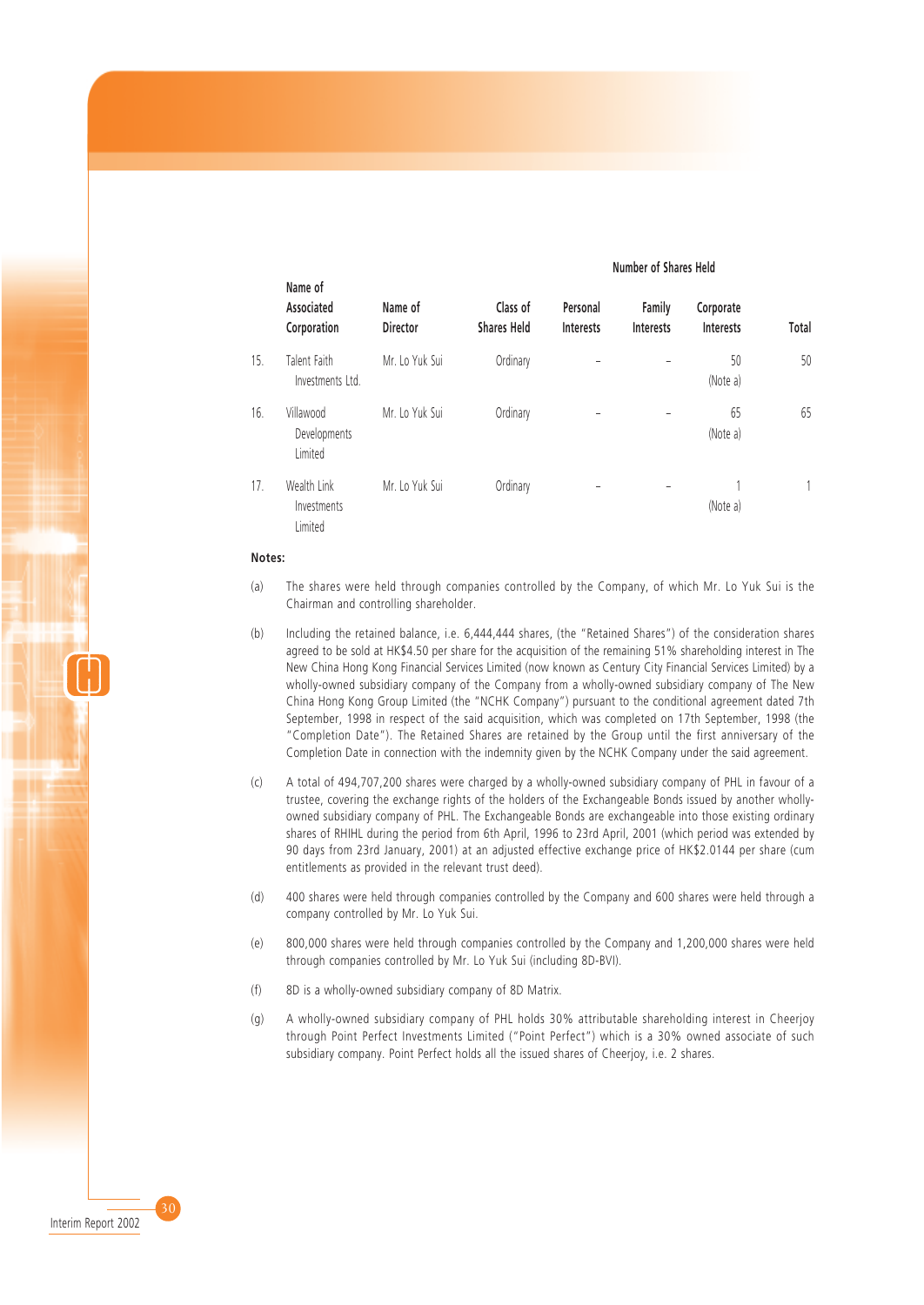### *(B) Interests in Share Options Granted by the Company*

No right has been granted to, or exercised by, any Director of the Company, or to or by his spouse and children under 18 years of age, to subscribe for shares in or debentures of the Company during the period.

Further information relating to the Executive Share Option Scheme of the Company (the "CCIHL Option Scheme") approved by its shareholders on 28th June, 1990 is disclosed under the section headed "Directors' Interests in and Movements in Share Options granted by the Company" below.

# **SUBSTANTIAL SHAREHOLDERS' INTERESTS IN SHARE CAPITAL**

As at 30th June, 2002, the interests of those persons (other than the Directors) in the share capital of the Company as recorded in the register kept under Section 16 of the Securities (Disclosure of Interests) Ordinance were as follows:

| <b>Name of Shareholder</b>                | <b>Number of Shares Held</b> |
|-------------------------------------------|------------------------------|
| Shui To Co., Limited (Note)               | 440.269.831                  |
| YSL International Holdings Limited (Note) | 931.998.340                  |
|                                           |                              |

**Note**: These companies are controlled by Mr. Lo Yuk Sui and their said shareholdings were included in the corporate interests of Mr. Lo Yuk Sui in the Company as disclosed under Interests in Shares of Directors' Interests in Share Capital.

## **DIRECTORS' INTERESTS IN AND MOVEMENTS IN SHARE OPTIONS GRANTED BY THE COMPANY**

No option has so far been granted by the Company pursuant to the CCIHL Option Scheme approved by its shareholders on 28th June, 1990.

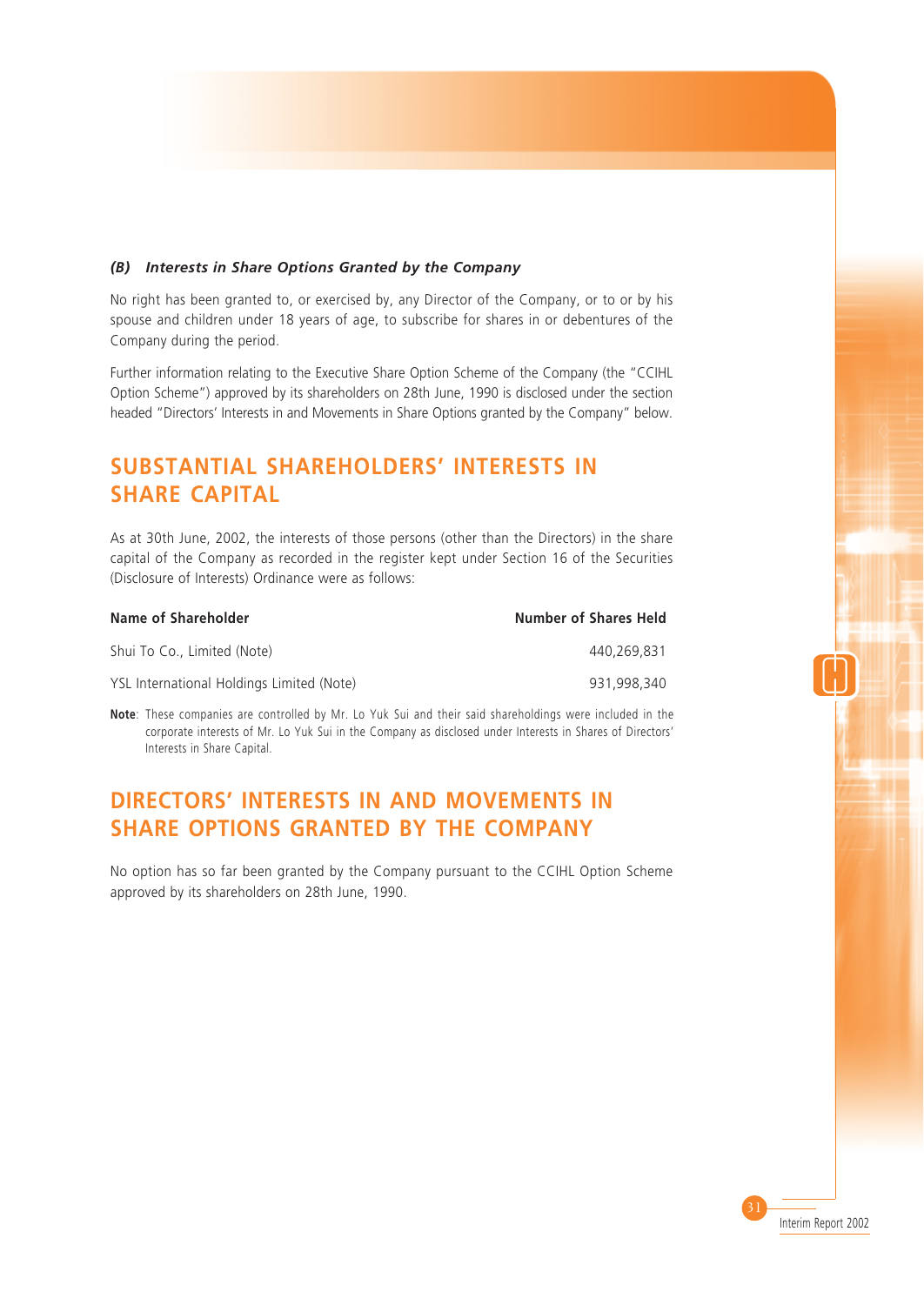# **DIRECTORS' INTERESTS IN AND MOVEMENTS IN SHARE OPTIONS GRANTED BY PALIBURG HOLDINGS LIMITED**

During the period, details of Directors' interests in and movements in share options granted by PHL pursuant to the Executive Share Option Scheme of PHL (the "PHL Option Scheme") adopted by its shareholder on 23rd November, 1993 and subsequently approved by the independent shareholders of Paiburg International Holdings Limited, formerly the immediate listed holding company of PHL, ("PIHL") on 15th December, 1993 are as follows:

. . .

|                           |                                                     |                          |                                                  |                      |                                          |                             | No. of Shares under the Options |                      |                                           |           |
|---------------------------|-----------------------------------------------------|--------------------------|--------------------------------------------------|----------------------|------------------------------------------|-----------------------------|---------------------------------|----------------------|-------------------------------------------|-----------|
|                           | <b>Terms of Option</b>                              |                          | Grantee                                          |                      | Options<br>Outstanding<br>As at 1/1/2002 |                             | Lapsed<br>during<br>the Period  |                      | Options<br>Outstanding<br>As at 30/6/2002 |           |
| (A)                       | Date of Grant:<br>Exercise Price<br>per share:      | 22/2/1994<br>HK\$10.40   | Mr. Lo Yuk Sui<br>(Note 7)                       | Vested:<br>Unvested: | 3,193,750<br>1,368,750                   | Note 1(b)                   | L<br>L,                         | Vested:<br>Unvested: | 3,650,000<br>912,500                      | Note 1(b) |
|                           | Vesting Period:<br>Exercise Period:                 | Note 1<br>Note 1         | Mr. Kenneth Ng<br>Kwai Kai                       | Vested:<br>Unvested: | 700,000<br>300,000                       | Note 1(b)                   | ÷,                              | Vested:<br>Unvested: | 800,000<br>200,000                        | Note 1(b) |
|                           |                                                     |                          | Employees (excluding<br>Directors), in aggregate | Vested:<br>Unvested: | 3,631,250<br>1,556,250                   | Note 1(b)                   | L.                              | Vested:<br>Unvested: | 4,150,000<br>1,037,500                    | Note 1(b) |
| (B)                       | Date of Grant<br>(Original Grant<br>Date (Note 2)): | 15/9/1995<br>(22/2/1992) | Mr. Lo Yuk Sui<br>(Note 7)                       | Vested:<br>Unvested: | 18,750,000                               | Notes 3(d) & 4 (18,750,000) |                                 | Vested:<br>Unvested: | L,<br>L                                   |           |
|                           | Exercise Price<br>per share:<br>Vesting Period:     | HK\$0.6656<br>Note 3     | Mr. Kenneth Ng<br>Kwai Kai                       | Vested:<br>Unvested: | 5,127,656                                | Notes 3(d) & 4              | (5, 127, 656)                   | Vested:<br>Unvested: | L.                                        |           |
|                           | Exercise Period:                                    | Note 3                   | Employees (excluding<br>Directors), in aggregate | Vested:<br>Unvested: | 16.887.892<br>ä,                         | Notes 3(d) & 4 (16,887,892) | ä,                              | Vested:<br>Unvested: | L<br>L                                    |           |
| $\left(\mathsf{C}\right)$ | Date of Grant<br>(Original Grant<br>Date (Note 2)): | 15/9/1995<br>(22/2/1993) | Employees, in aggregate                          | Vested:<br>Unvested: | 1,406,249<br>351,563                     | Note 5(c)                   |                                 | Vested:<br>Unvested: | 1,582,030<br>175,782                      | Note 5(c) |
|                           | Exercise Price<br>per share:                        | HK\$1.1571               |                                                  |                      |                                          |                             |                                 |                      |                                           |           |
|                           | Vesting Period:<br>Exercise Period:                 | Note 5<br>Note 5         |                                                  |                      |                                          |                             |                                 |                      |                                           |           |
| (D)                       | Date of Grant<br>(Original Grant<br>Date (Note 2)): | 15/9/1995<br>(22/2/1994) | Employees, in aggregate                          | Vested:<br>Unvested: | 2,187,500<br>937,500                     | Note 6(b)                   | ä,                              | Vested:<br>Unvested: | 2,500,000<br>625,000                      | Note 6(b) |
|                           | Exercise Price<br>per share:                        | HK\$3.5392               |                                                  |                      |                                          |                             |                                 |                      |                                           |           |
|                           | Vesting Period:<br>Exercise Period:                 | Note 6<br>Note 6         |                                                  |                      |                                          |                             |                                 |                      |                                           |           |
| (E)                       | Date of Grant<br>Exercise Price<br>per share:       | 22/2/1997<br>HK\$6.672   | Employees, in aggregate                          | Vested:<br>Unvested: | 1,250,000<br>1,875,000                   | Note 1(b)                   | (1,000,000)<br>(1,500,000)      | Vested:<br>Unvested: | 1,562,500<br>1,562,500                    | Note 1(b) |
|                           | Vesting Period:<br>Exercise Period:                 | Note 1<br>Note 1         |                                                  |                      |                                          |                             |                                 |                      |                                           |           |

Interim Report 2002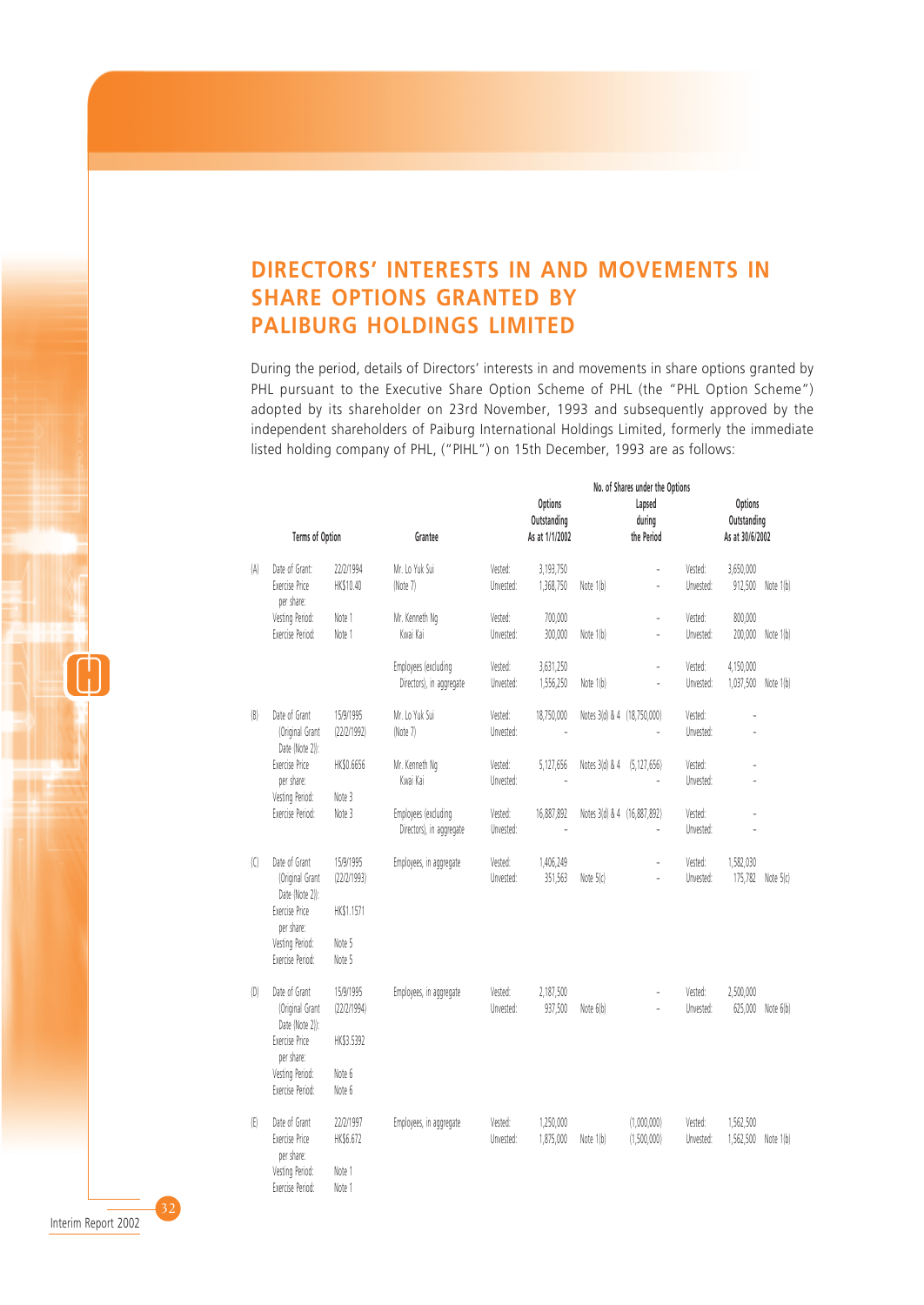#### **Notes:**

1. Vesting/Exercise Periods of Options:

|     | On Completion of<br>Continuous Service of       | Initial/Cumulative<br><b>Percentage Vesting</b>                                                                                                   | Initial/Cumulative<br>Percentage Exercisable                                                                                                                                                                       |
|-----|-------------------------------------------------|---------------------------------------------------------------------------------------------------------------------------------------------------|--------------------------------------------------------------------------------------------------------------------------------------------------------------------------------------------------------------------|
|     | (a) 2 years after Date of Grant                 | Initial 20%                                                                                                                                       | Initial 20% upon vesting (exercisable<br>until 10 years after Date of Grant)                                                                                                                                       |
|     | (b) $3$ years to 9 years<br>after Date of Grant | Cumulative 30% to 90%<br>(with 10% additional<br>percentage vested<br>each subsequent year<br>(commencing from<br>3 years after Date<br>of Grant) | Cumulative 30% to 90% (with 10%<br>additional percentage exercisable<br>each subsequent year (commencing<br>from 3 years after Date of<br>Grant) upon vesting (exercisable<br>until 10 years after Date of Grant)) |
| (C) | $9\%$ years after Date of Grant                 | 100%                                                                                                                                              | 100% (exercisable until 10 years<br>after Date of Grant)                                                                                                                                                           |

- 2. Consequent upon the group reorganization resulting in the effective merger of PHL and PIHL on 17th August, 1995 and in accordance with the terms of the executive share option scheme of PIHL ("PIHL Option Scheme"), the outstanding options held under the PIHL Option Scheme ("PIHL Options") lapsed on 17th August, 1995 and in conjunction therewith, PHL granted the same number of options to subscribe for the new consolidated shares of HK\$1.00 each of PHL under the PHL Option Scheme ("PHL Options") at the same prices and otherwise on the same terms as held by and applicable to the holders of the then outstanding PIHL Options. The above Original Grant Dates are the dates of grant of the PIHL Options and are used to determine the timing when the rights to exercise the PHL Options vest with the holders thereof.
- 3. Vesting/Exercise Periods of Options:

|     | On Completion of<br><b>Continuous Service of</b>      | Initial/Cumulative<br><b>Percentage Vesting</b>                                                                                                                                               | Initial/Cumulative<br>Percentage Exercisable                                                                                                                                                                                                           |
|-----|-------------------------------------------------------|-----------------------------------------------------------------------------------------------------------------------------------------------------------------------------------------------|--------------------------------------------------------------------------------------------------------------------------------------------------------------------------------------------------------------------------------------------------------|
|     | (a) Exercisable at any time                           | PHL Options were granted<br>as vested options under<br>the PHL Option Scheme for<br>those PIHL Options already<br>vested under PIHL Option<br>Scheme (see note 2)                             | Exercisable until 10 years<br>after Original Grant Date                                                                                                                                                                                                |
|     | (b) 4 years after Original Grant<br>Date              | 1/7 x 100%                                                                                                                                                                                    | $1/7 \times 100\%$ upon vesting<br>(exercisable until 10 years after<br>Original Grant Date)                                                                                                                                                           |
| (c) | 5 years to 9 years after<br>Original Grant Date       | Cumulative $2/7 \times 100\%$<br>to 6/7 x 100% (with<br>$1/7 \times 100\%$ additional<br>percentage vested each<br>subsequent year<br>(commencing from 5 years<br>after Original Grant Date)) | Cumulative 2/7 x 100% to 6/7 x 100%<br>(with 1/7 x 100% additional<br>percentage exercisable each<br>subsequent year (commencing<br>from 5 years after Original Grant<br>Date) upon vesting (exercisable until<br>10 years after Original Grant Date)) |
|     | (d) $9\frac{1}{2}$ years after Original<br>Grant Date | 100%                                                                                                                                                                                          | 100% (exercisable until 10 years<br>after Original Grant Date)                                                                                                                                                                                         |

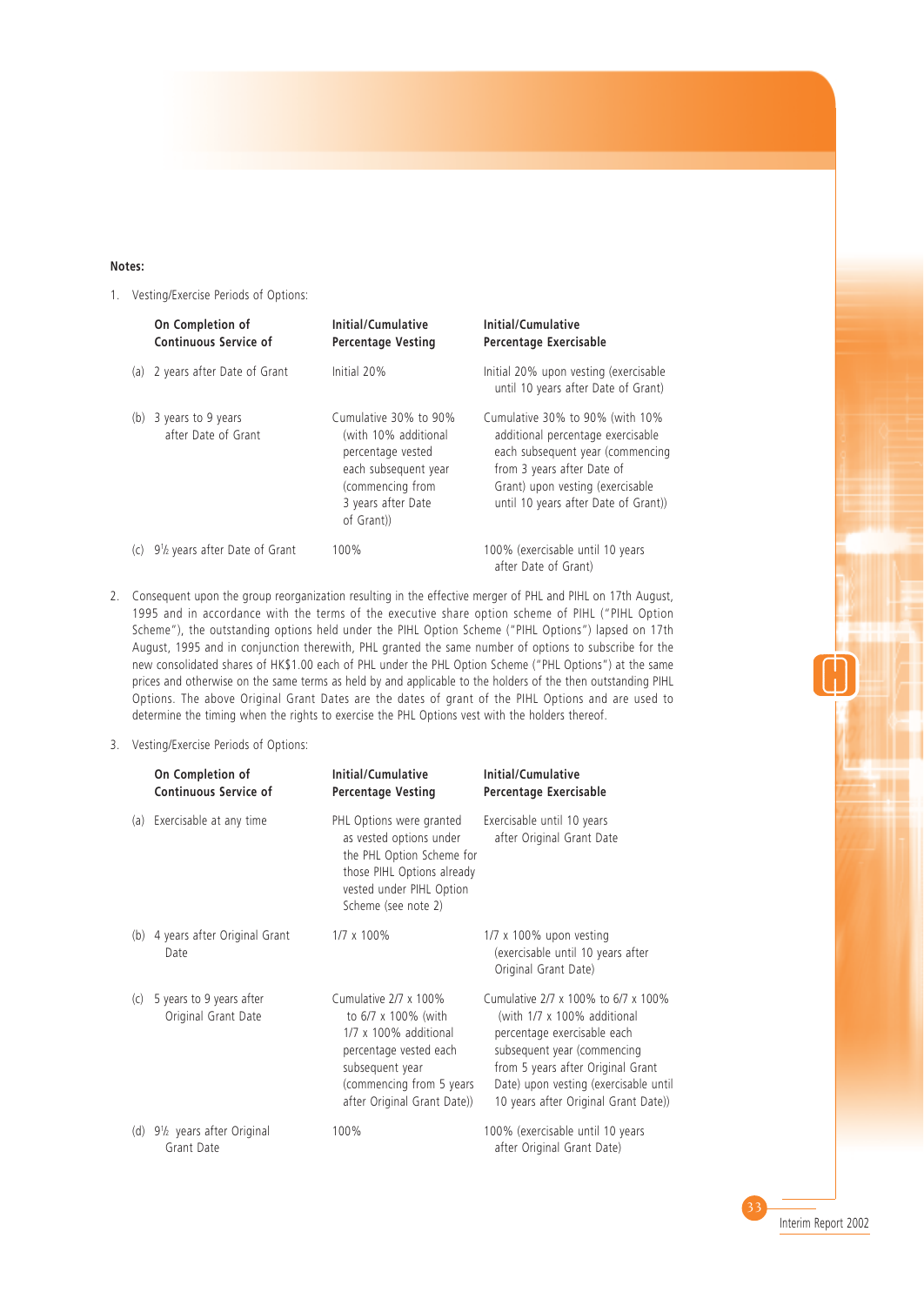- 4. Lapsed after expiry of the relevant exercise period on 22nd February, 2002.
- 5. Vesting/Exercise Periods of Options:

|    | On Completion of<br>Continuous Service of           | Initial/Cumulative<br><b>Percentage Vesting</b>                                                                                                                                  | Initial/Cumulative<br>Percentage Exercisable                                                                                                                                                                                                              |
|----|-----------------------------------------------------|----------------------------------------------------------------------------------------------------------------------------------------------------------------------------------|-----------------------------------------------------------------------------------------------------------------------------------------------------------------------------------------------------------------------------------------------------------|
|    | (a) Exercisable at any time                         | PHL Options were granted<br>as vested options under<br>the PHL Option Scheme<br>for those PIHL Options<br>already vested under<br>PIHL Option Scheme<br>(see note 2)             | Exercisable until 10 years<br>after Original Grant Date                                                                                                                                                                                                   |
|    | (b) 3 years after Original Grant<br>Date            | 1/8 x 100%                                                                                                                                                                       | 1/8 x 100% upon vesting (exercisable<br>until 10 years after Original Grant<br>Date)                                                                                                                                                                      |
|    | (c) 4 years to 9 years after<br>Original Grant Date | Cumulative 2/8 x 100%<br>to 7/8 x 100% (with<br>1/8 x 100% additional<br>percentage vested<br>each subsequent year<br>(commencing from<br>4 years after Original<br>Grant Date)) | Cumulative 2/8 x 100% to 7/8 x 100%<br>(with 1/8 x 100% additional<br>percentage exercisable each<br>subsequent year (commencing<br>from 4 years after Original<br>Grant Date) upon vesting<br>(exercisable until 10 years after<br>Original Grant Date)) |
|    | (d) 91/2 years after Original<br>Grant Date         | 100%                                                                                                                                                                             | 100% (exercisable until 10 years<br>after Original Grant Date)                                                                                                                                                                                            |
| 6. | Vesting/Exercise Periods of Options:                |                                                                                                                                                                                  |                                                                                                                                                                                                                                                           |
|    | On Completion of<br>Continuous Service of           | Initial/Cumulative<br><b>Percentage Vesting</b>                                                                                                                                  | Initial/Cumulative<br>Percentage Exercisable                                                                                                                                                                                                              |
|    | (a) 2 years after Original Grant<br>Date            | Initial 20%                                                                                                                                                                      | Initial 20% upon vesting (exercisable<br>until 10 years after Original Grant<br>Date)                                                                                                                                                                     |
|    | (b) 3 years to 9 years after<br>Original Grant Date | Cumulative 30% to 90%<br>(with 10% additional<br>percentage vested each<br>subsequent year<br>(commencing from 3 years<br>after Original Grant Date))                            | Cumulative 30% to 90% (with 10%<br>additional percentage exercisable<br>each subsequent year (commencing<br>from 3 years after Original Grant<br>Date) upon vesting (exercisable until<br>10 years after Original Grant Date))                            |
|    | (c) 91/2 years after Original<br>Grant Date         | 100%                                                                                                                                                                             | 100% (exercisable until 10 years after<br>Original Grant Date)                                                                                                                                                                                            |
| 7  |                                                     |                                                                                                                                                                                  | The aggregate number of shares under options previously granted was in excess of the individual maximum                                                                                                                                                   |

7. The aggregate number of shares under options previously granted was in excess of the individual maximum limit of 1% of the shares in issue in the 12 month-period up to the date of latest grant of options.

8. In the absence of a readily available market value, the Directors are unable to arrive at an accurate assessment of the value of the options granted.

ī,

 $\overline{\mathbb{G}}$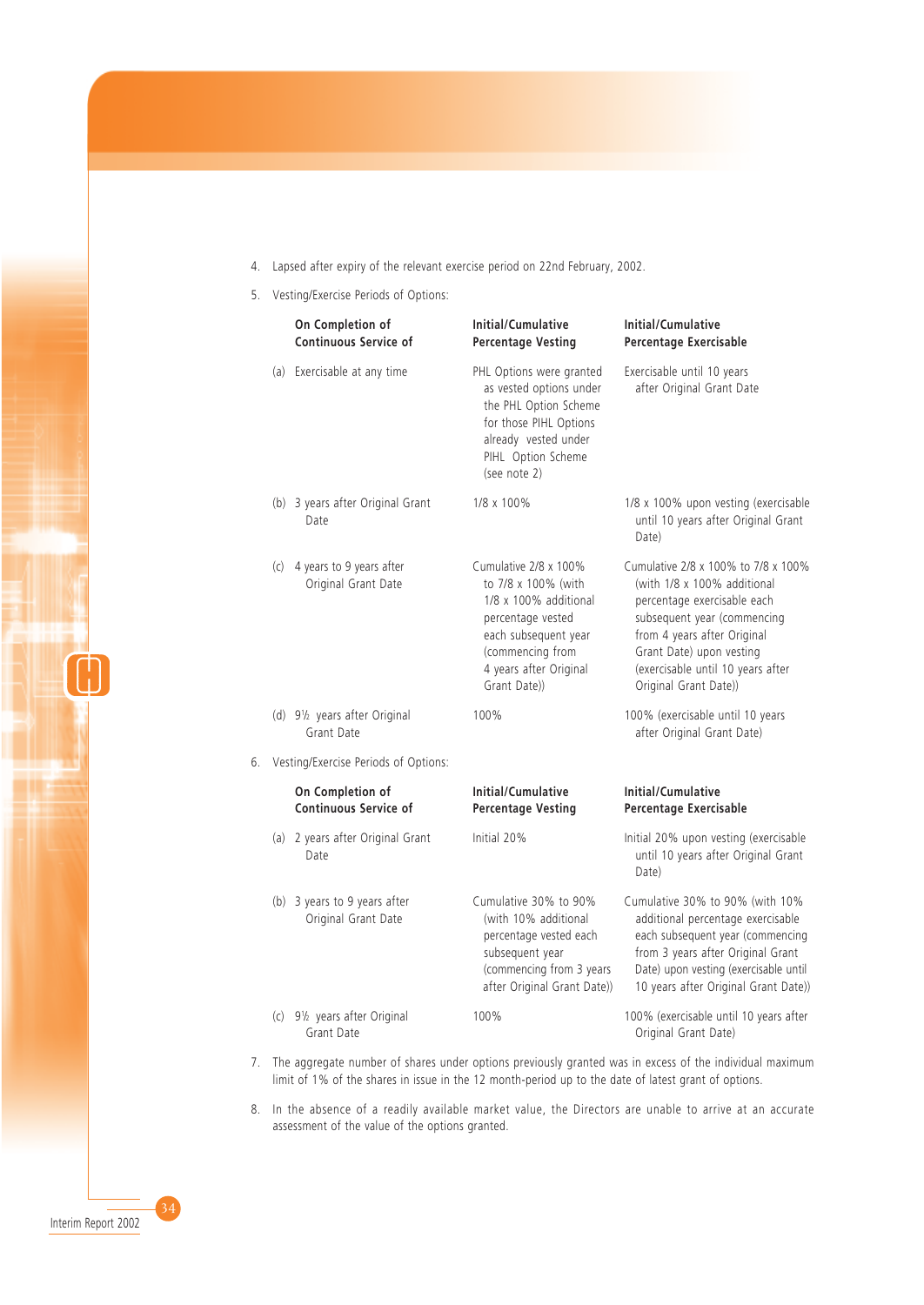# **DIRECTORS' INTERESTS IN AND MOVEMENTS IN SHARE OPTIONS GRANTED BY REGAL HOTELS INTERNATIONAL HOLDINGS LIMITED**

During the period, details of Directors' interests in and movements in share options granted by RHIHL pursuant to the Executive Share Option Scheme of RHIHL (the "RHIHL Share Option Scheme) approved by its shareholders on 28th June, 1990 are as follows:

|     |                                                                                       |                                             | No. of Ordinary Shares under the Options         |                      |                                          |                  |                                                      |                      |                                           |           |
|-----|---------------------------------------------------------------------------------------|---------------------------------------------|--------------------------------------------------|----------------------|------------------------------------------|------------------|------------------------------------------------------|----------------------|-------------------------------------------|-----------|
|     | <b>Terms of Option</b>                                                                |                                             | Grantee                                          |                      | Options<br>Outstanding<br>As at 1/1/2002 |                  | Lapsed<br>during<br>the Period                       |                      | Options<br>Outstanding<br>As at 30/6/2002 |           |
| (A) | Date of Grant:<br>Exercise Price<br>per share:                                        | 22/2/1992<br>HK\$0.7083                     | Mr. Lo Yuk Sui                                   | Vested:<br>Unvested: | 26,880,000                               | Notes $1(c)$ & 2 | (26,880,000)                                         | Vested:<br>Unvested: | ۰                                         |           |
|     | Vesting Period:<br>Exercise Period:                                                   | Note 1<br>Note 1                            | Mr. Kenneth Ng<br>Kwai Kai                       | Vested:<br>Unvested: | 8,400,000                                | Notes $1(c)$ & 2 | (8,400,000)                                          | Vested:<br>Unvested: |                                           |           |
|     |                                                                                       |                                             | Employees (excluding<br>Directors), in aggregate | Vested:<br>Unvested: | 14,814,000                               | Notes $1(c)$ & 2 | (14,814,000)<br>-                                    | Vested:<br>Unvested: | ۰                                         |           |
| (B) | Date of Grant:<br>Exercise Price<br>per share:<br>Vesting Period:<br>Exercise Period: | 5/8/1993<br>HK\$1.1083<br>Note 1<br>Note 1  | Employees, in aggregate                          | Vested:<br>Unvested: | 1,080,000<br>300,000                     | Note 1(b)        | $\overline{\phantom{a}}$<br>$\overline{\phantom{0}}$ | Vested:<br>Unvested: | 1,080,000<br>300,000                      | Note 1(b) |
| (C) | Date of Grant:<br>Exercise Price<br>per share:<br>Vesting Period:<br>Exercise Period: | 22/2/1997<br>HK\$2.1083<br>Note 1<br>Note 1 | Employees, in aggregate                          | Vested:<br>Unvested: | 432,000<br>648,000                       | Note 1(b)        | $\qquad \qquad -$<br>$\qquad \qquad -$               | Vested:<br>Unvested: | 540,000<br>540,000                        | Note 1(b) |

#### **Notes:**

1. Vesting/Exercise Periods of Options:

| On Completion of<br>Continuous Service of       | Initial/Cumulative<br><b>Percentage Vesting</b>                                                                                                   | Initial/Cumulative<br>Percentage Exercisable                                                                                                                                                                       |
|-------------------------------------------------|---------------------------------------------------------------------------------------------------------------------------------------------------|--------------------------------------------------------------------------------------------------------------------------------------------------------------------------------------------------------------------|
| 2 years after Date of Grant<br>(a)              | Initial 20%                                                                                                                                       | Initial 20% upon vesting (exercisable<br>until 10 years after Date of Grant)                                                                                                                                       |
| (b) $3$ years to 9 years after<br>Date of Grant | Cumulative 30% to 90%<br>(with 10% additional<br>percentage vested<br>each subsequent year<br>(commencing from<br>3 years after Date of<br>Grant) | Cumulative 30% to 90% (with 10%<br>additional percentage exercisable<br>each subsequent year (commencing<br>from 3 years after Date of Grant)<br>upon vesting (exercisable until 10<br>years after Date of Grant)) |
| $9\%$ years after Date of Grant<br>(c)          | 100%                                                                                                                                              | 100% (exercisable until 10 years after<br>Date of Grant)                                                                                                                                                           |

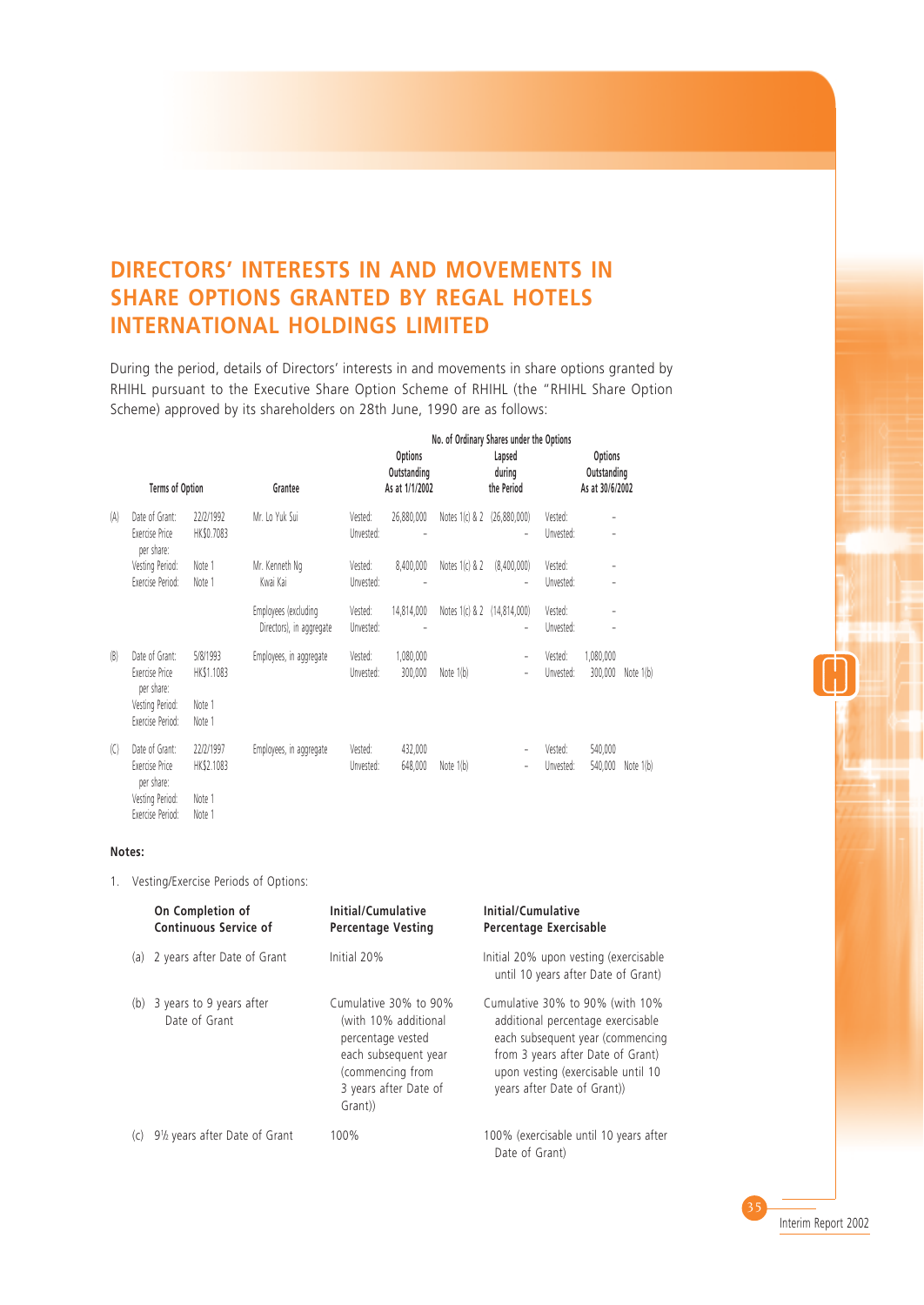- 2. Lapsed after expiry of the relevant exercise period on 22nd February, 2002.
- 3. In the absence of a readily available market value, the Directors are unable to arrive at an accurate assessment of the value of the options granted.

Save as disclosed in the respective sections headed "Directors' Interests in and Movements in Share Options granted by Paliburg Holdings Limited" and "Directors' Interests in and Movements in Share Options granted by Regal Hotels International Holdings Limited" above, during the period, no right has been granted to, or exercised by, the following persons, to subscribe for shares in or debenture of the subsidiary companies of the Company, and no option granted to such persons has been cancelled and lapsed:

- (i) any Director, chief executive or substantial shareholders of the Company, or their respective associates;
- (ii) any participant with options granted in excess of the individual limit;
- (iii) any employee working under employment contract that is regarded as "continuous contract" for the purpose of the Employment Ordinance;
- (iv) any supplier of goods or services; and
- (v) any other participants.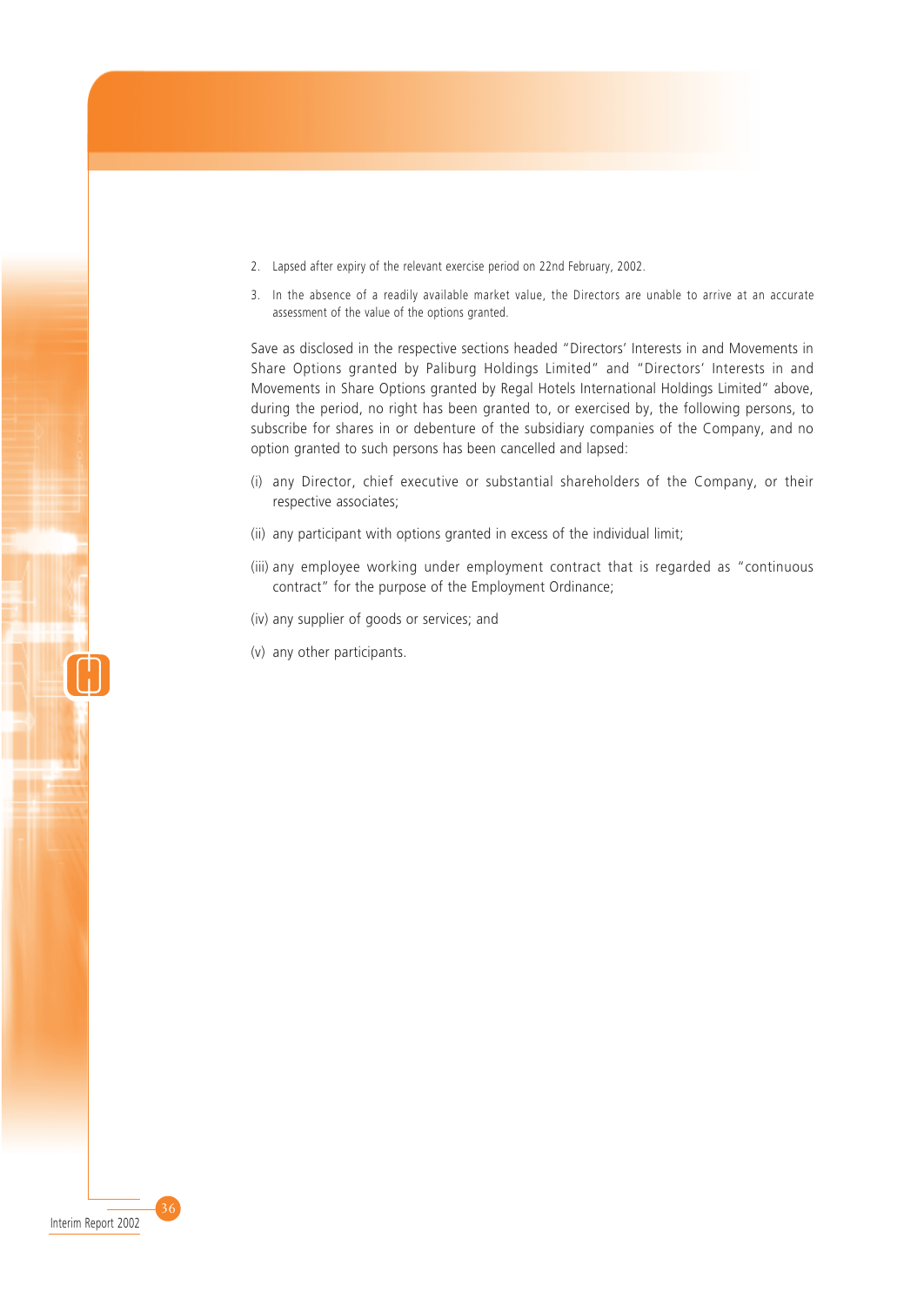## **DISCLOSURE PURSUANT TO PRACTICE NOTE 19**

The following disclosure is made by the Company in compliance with the continuing disclosure requirements under Practice Note 19 ("PN19") of the Rules Governing the Listing of Securities on The Stock Exchange of Hong Kong Limited (the "Listing Rules"). As at the date of this report, the Company owns a 59.2% shareholding interest in Paliburg Holdings Limited ("PHL") and PHL owns a 69.3% shareholding interest in Regal Hotels International Holdings Limited ("RHIHL"). For the purpose of this section, RHIHL and its subsidiary companies will be referred to as the "RHIHL Group"; PHL and its subsidiary companies, excluding the RHIHL Group, will be referred to as the "PHL Group"; PHL and its subsidiary companies, including the RHIHL Group, will be referred to as the "PHL/RHIHL Group"; the Company and its subsidiary companies, excluding both the PHL Group and the RHIHL Group, will be referred to as the "CCIHL Group"; and the Company and its subsidiary companies, including both the PHL Group and the RHIHL Group, will be referred as the "Group".

### *Advances to an Entity (Paragraph 3.2.1 of PN19)*

Details of the advances made to Chest Gain Development Limited ("Chest Gain"), a jointly controlled entity owned as to 40% by PHL, 30% by RHIHL and 30% by China Overseas Land & Investment Limited, which is independent of, and not connected with the Company, PHL and RHIHL, the respective directors, chief executive and substantial shareholders of the Company, PHL and RHIHL and any of their respective subsidiary companies or any of their respective associates (as defined in the Listing Rules), by the PHL Group and the RHIHL Group as at 30th June, 2002 are set out below:

|     | <b>Advances</b>            | <b>PHL Group</b><br>(HK\$'million) | <b>RHIHL Group</b><br>(HK\$'million) | <b>PHL/RHIHL</b><br>Group<br>(HK\$'million) |
|-----|----------------------------|------------------------------------|--------------------------------------|---------------------------------------------|
| (A) | Principal Amount           |                                    |                                      |                                             |
|     | of Advances                | 1,486.6                            | 1,201.5                              | 2,688.1                                     |
| (B) | Interest Receivable        | 216.7                              | 162.5                                | 379.2                                       |
| (C) | Several Guarantees for:    |                                    |                                      |                                             |
|     | Principal Amount of<br>(a) |                                    |                                      |                                             |
|     | <b>Bank Facilities</b>     | 1,320.0                            | 990.0                                | 2,310.0                                     |
|     | Amount of Bank<br>(b)      |                                    |                                      |                                             |
|     | Facilities Drawndown       | 1,050.3                            | 787.7                                | 1,838.0                                     |
|     | Total: $(A)+(B)+(C)(a)$    | 3,023.3                            | 2,354.0                              | 5,377.3                                     |
|     | $(A)+(B)+(C)(b)$           | 2,753.6                            | 2,151.7                              | 4,905.3                                     |

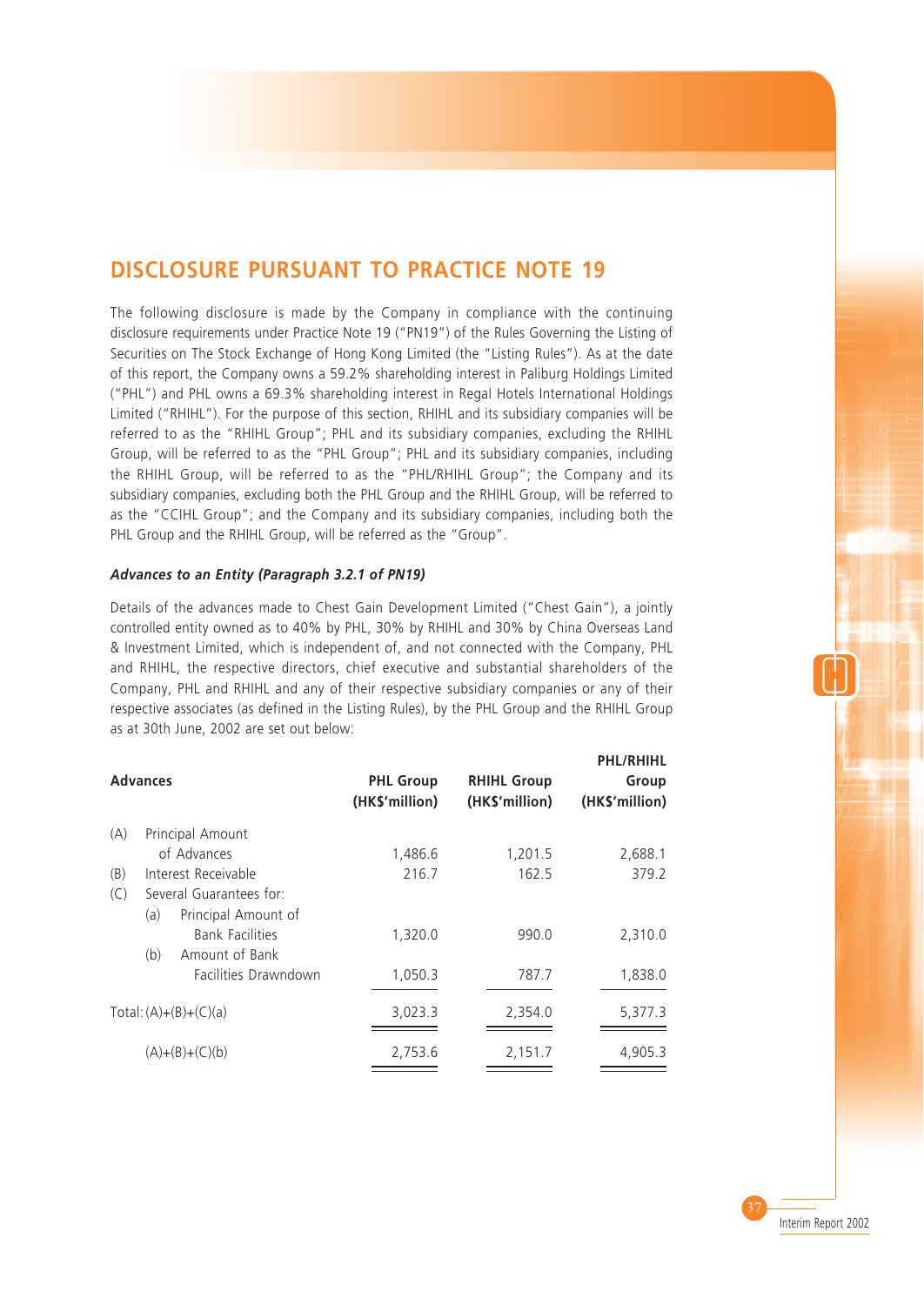The above advances to Chest Gain including interest receivable thereon, in an aggregate sum of HK\$1,703.3 million (before a provision of HK\$933.3 million representing the PHL Group's attributable share of the provision for foreseeable loss in respect of the property development at the Stanley Site (as referred to below) of Chest Gain) were provided by the PHL Group. The above advances to Chest Gain, including interest receivable thereon, in an aggregate sum of HK\$1,364.0 million (before a provision of HK\$700.0 million representing the RHIHL Group's attributable share of the provision for foreseeable loss in respect of the property development at the Stanley Site of Chest Gain) were provided by the RHIHL Group. Such contribution of funds to Chest Gain are provided in the form of shareholders' loans in proportion to the respective shareholding interests of the shareholders of Chest Gain. The advances are unsecured and have no fixed term of repayment, and related interest had been accrued at prime rate up to 31st December, 1998. The provision of financial assistance to Chest Gain is for the purpose of facilitating Chest Gain in the development of its property project at Rural Building Lot No. 1138, Wong Ma Kok Road, Stanley, Hong Kong (the "Stanley Site"). The Stanley Site was acquired by Chest Gain at the government land auction held on 3rd June, 1997. The above guarantees were provided by PHL and RHIHL on 28th October, 1997 on a several basis in proportion to their respective shareholding interests in Chest Gain and were given in respect of the bank loan facilities of HK\$3,300.0 million made available to Chest Gain for the purposes of refinancing part of the consideration for the acquisition of the Stanley Site and financing the estimated construction costs required for the luxury residential development at the Stanley Site.

As the Company reported a consolidated deficiency in assets of HK\$378.2 million by reference to its latest unaudited condensed consolidated financial statements for the six months ended 30th June, 2002, the calculation of the percentage of the aggregate amount of advances and other financial assistance mentioned above to net tangible assets is not applicable. Calculated on the basis of the Modified Asset Value of approximately HK\$7,560.6 million (as referred to in the Announcement of the Company dated 10th June, 2002), the aggregate of advances and other financial assistance as at 30th June, 2002 provided by the PHL/RHIHL Group to Chest Gain in the respective sums of (a) HK\$5,377.3 million (based on the total available amount of the bank facilities) and (b) HK\$4,905.3 million (based on the amount of bank facilities drawndown) represented (a) 71.1% and (b) 64.9% of the Modified Asset Value.

Interim Report 2002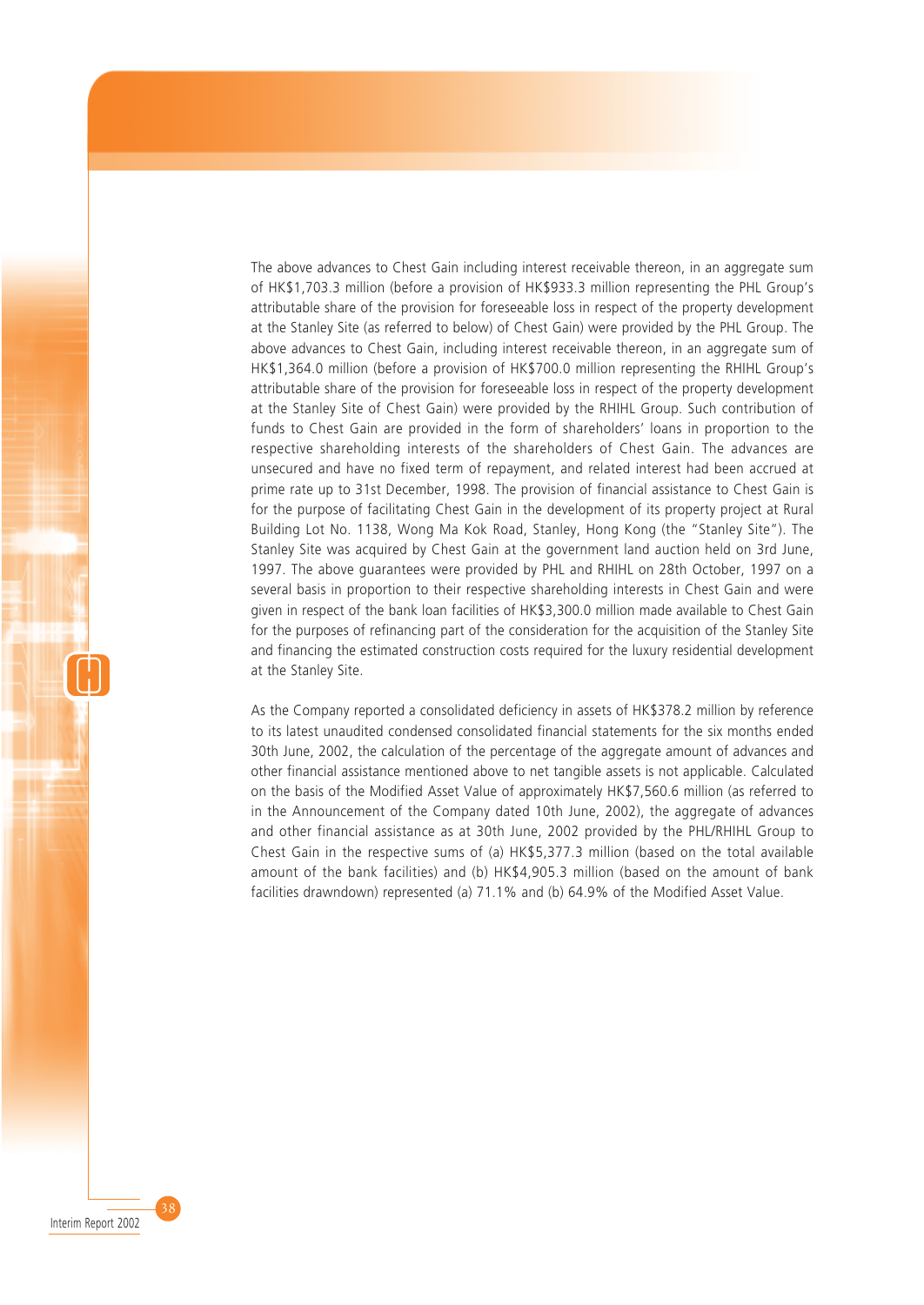### *Financial Assistance provided to and Guarantees given for Affiliated Companies (Paragraph 3.3 of PN19)*

Details of the financial assistance provided to and guarantees given for affiliated companies (including Chest Gain) by the Group as at 30th June, 2002 are set out below:

| Name of<br><b>Affiliated</b><br><b>Companies</b> |           | Principal<br>Amount<br>of Advances<br>(HK\$'million) | <b>Interest</b><br><b>Receivable</b><br>(HK\$'million) |       | (i)<br>Principal<br>Amount of<br><b>Bank Facilities</b><br>(HK\$'million) | <b>Guarantee given for Bank Facilities</b><br>(ii)<br>Amount of<br><b>Bank Facilities</b><br>Drawndown<br>(HK\$'million) |
|--------------------------------------------------|-----------|------------------------------------------------------|--------------------------------------------------------|-------|---------------------------------------------------------------------------|--------------------------------------------------------------------------------------------------------------------------|
| Chest Gain                                       | (A)       | 2,688.1                                              | (B)                                                    | 379.2 | (C)(i)<br>2,310.0                                                         | $(C)(ii)$ 1,838.0                                                                                                        |
| Cheerjoy<br>Development<br>Limited               | (D)       | 147.6<br>(Interest Rate:<br>Prime Rate)              | (E)                                                    | 3.8   | Nil                                                                       | Nil                                                                                                                      |
| <b>Talent Faith</b><br>Investments<br>Ltd.       | (F)       | 78.6                                                 |                                                        |       | Nil                                                                       | Nil                                                                                                                      |
| 8D International<br>(BVI) Limited                | (G)       | 37.9                                                 |                                                        |       | Nil                                                                       | Nil                                                                                                                      |
| 8D Matrix Limited                                | (H)       | 0.7                                                  |                                                        |       | Nil                                                                       | Nil                                                                                                                      |
| Bright Future (HK)<br>Limited                    | $($ l $)$ | 5.6                                                  |                                                        |       | Nil                                                                       | Nil                                                                                                                      |
|                                                  |           |                                                      | Total:                                                 |       | $(A)+(B)+(C)(i)+(D)$ to (I)                                               | 5,651.5                                                                                                                  |
|                                                  |           |                                                      |                                                        |       | $(A)+(B)+(C)(ii)+(D)$ to (I)                                              | 5,179.5                                                                                                                  |

Relevant details in respect of the financial assistance provided to and guarantees given for Chest Gain are disclosed above under Paragraph 3.2.1 of PN19 of the Listing Rules.

Cheerjoy Development Limited ("Cheerjoy") was a wholly owned subsidiary company of PHL and became a 30% owned associate of PHL during 1999. Cheerjoy owns the development property at Ap Lei Chau Inland Lot No. 129, Ap Lei Chau East, Hong Kong. The remaining 70% shareholding interest in Cheerjoy is owned by a third party, which is independent of, and not connected with PHL, the directors, chief executive and substantial shareholders of PHL and any of its subsidiary companies or any of their respective associates (as defined in the Listing Rules). The advances were provided by the PHL Group in the form of shareholder's loans and, according to the terms of the shareholders' agreement in respect of this joint venture, would not be provided in proportion to PHL's shareholding interest in Cheerjoy. The advances were provided for the purpose of funding the working capital requirements of Cheerjoy, are unsecured and have no fixed term of repayment.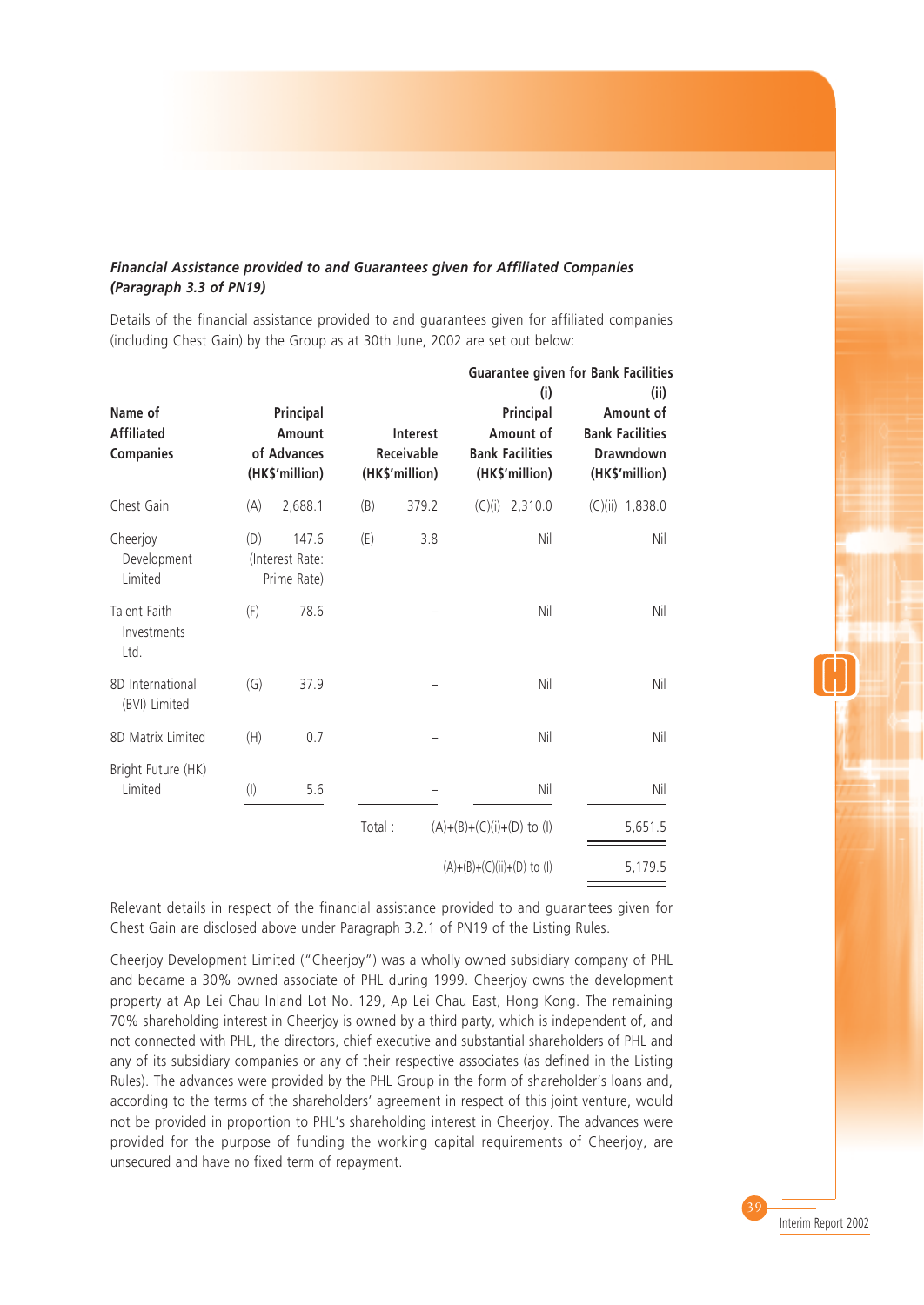Talent Faith Investments Ltd. ("Talent Faith") was previously a wholly owned subsidiary company of PHL. Talent Faith owns a 65% interest in a joint venture company which, in turn, owns a 70% interest in an equity joint venture in The People's Republic of China involved in a property development project in Beijing. Talent Faith became a 50% owned associate of PHL during 2000. The remaining 50% shareholding interest in Talent Faith is owned by a third party, which is independent of, and not connected with PHL, the directors, chief executive and substantial shareholders of PHL and any of its subsidiary companies or any of their respective associates (as defined in the Listing Rules). The advances were provided by the PHL Group in the form of shareholder's loans and, in accordance with the terms in the agreement entered into with the said third party in relation to the disposal of the PHL Group's 50% interest in Talent Faith, would not be in proportion to PHL's shareholding interest in Talent Faith. The advances were provided for the purpose of funding the working capital requirements of Talent Faith, are unsecured, interest free and have no fixed terms of repayment.

8D International (BVI) Limited ("8D-BVI") is a 30% owned associate of RHIHL, which is involved in information technology businesses in connection with a broadband fibre optic network in The People's Republic of China and the development and distribution of technologically advanced security and building related systems and software development, and promotions and communications businesses. The remaining shareholding interests in 8D-BVI are indirectly owned as to 10% by the Company and 60% by Mr. Lo Yuk Sui. The advances were provided by the CCIHL Group and the RHIHL Group in the form of shareholders' loans in proportion to the respective shareholding interests of the Company and RHIHL in 8D-BVI, for the purpose of financing the working capital of 8D-BVI. The advances are unsecured, interest free and have no fixed term of repayment.

8D Matrix Limited ("8D Matrix") is a 30% owned associate of RHIHL (RHIHL also holds an additional 6% attributable interest through its holding in 8D-BVI), which is involved in promotions and communications businesses. The remaining shareholding interests in 8D Matrix are owned as to 10% indirectly by the Company (the Company also holds an additional 2% attributable interest through its holding in 8D-BVI) and 60% indirectly by Mr. Lo Yuk Sui through his associates (as defined in the Listing Rules), including 8D-BVI. The advances were provided by the CCIHL Group and the RHIHL Group in the form of shareholders' loans in proportion to the respective shareholding interests of the Company and RHIHL in 8D Matrix, for the purpose of financing the working capital of 8D Matrix. The advances are unsecured, interest free and have no fixed term of repayment.

Bright Future (HK) Limited ("Bright Future"), a 50% owned associate of RHIHL, owns a 90% effective equity interest in a foreign enterprise in The People's Republic of China engaged in the operation of a hotel in Qinghai. The remaining 50% shareholding interest in Bright Future and the remaining 10% equity interest in the aforesaid foreign enterprise are owned by third parties respectively, which are independent of, and not connected with RHIHL, the directors, chief executive and substantial shareholders of RHIHL and any of its subsidiary companies or any of their respective associates (as defined in the Listing Rules). The advances to Bright Future were provided by the RHIHL Group in the form of shareholder's loans in proportion to RHIHL's shareholding interest in Bright Future, for the purpose of funding the working capital requirements of Bright Future. The advances to Bright Future are unsecured, interest free and have no fixed term of repayment.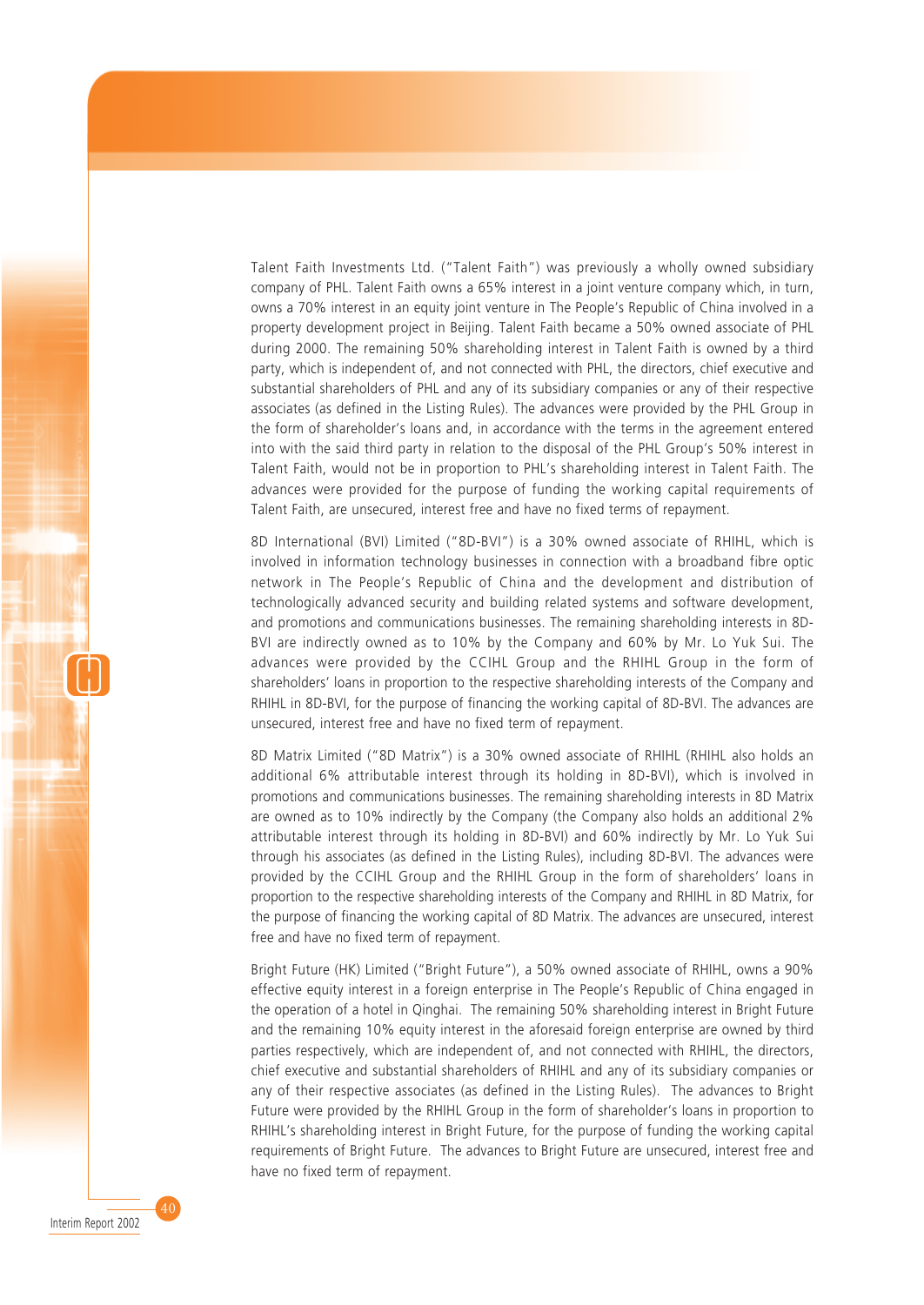As the Company reported a consolidated deficiency in assets of HK\$378.2 million by reference to its latest unaudited condensed consolidated financial statements for the six months ended 30th June, 2002, the calculation of the percentage of the aggregate amount of financial assistance and guarantees mentioned above to net tangible assets is not applicable. Calculated on the basis of the Modified Asset Value, as at 30th June, 2002, the aggregate amount of financial assistance provided to and guarantees given for affiliated companies by the Group in the respective sums of (a) HK\$5,651.5 million (based on the total available amount of the bank facilities to Chest Gain) and (b) HK\$5,179.5 million (based on the drawndown amount of bank facilities to Chest Gain) represented (a) 74.7% and (b) 68.5% of the Modified Asset Value.

A pro-forma combined balance sheet of the abovenamed affiliated companies and the Group's attributable interest in these affiliated companies are presented below:

|                         | Pro-forma<br>combined<br>balance sheet<br>(HK\$'million) | Group's<br>attributable<br>interest<br>(HK\$'million) |
|-------------------------|----------------------------------------------------------|-------------------------------------------------------|
| Non-current assets      | 5,181.5                                                  | 1,713.7                                               |
| Current assets          | 16.1                                                     | 4.2                                                   |
| Current liabilities     | (152.5)                                                  | (53.2)                                                |
| Non-current liabilities | (8,943.0)                                                | (3,094.3)                                             |
| Net liabilities         | (3,897.9)                                                | (1,429.6)                                             |

### *Loan agreements with covenants relating to specific performance obligation of the controlling shareholders (Paragraphs 3.7.1 and 3.7.2 of PN19)*

### *Paragraph 3.7.1 of PN19*

The agreements for the following loans to the RHIHL Group impose specific performance obligations on the controlling shareholders of the Company, PHL and RHIHL:

|                    |            | Outstanding<br><b>Balance of Bank</b><br>Facilities as at<br>30th June, 2002<br>(HK\$'million) | <b>Final Maturity</b><br>of Bank<br><b>Facilities</b> | <b>Specific</b><br>Performance<br><b>Obligations</b> |
|--------------------|------------|------------------------------------------------------------------------------------------------|-------------------------------------------------------|------------------------------------------------------|
| <b>RHIHL Group</b> | (a)<br>(b) | 1,079.5<br>3,822.1                                                                             | <b>July 2007</b><br>September 2004                    | Note (i)<br>Note (ii)                                |
| Total:             |            | 4,901.6                                                                                        |                                                       |                                                      |